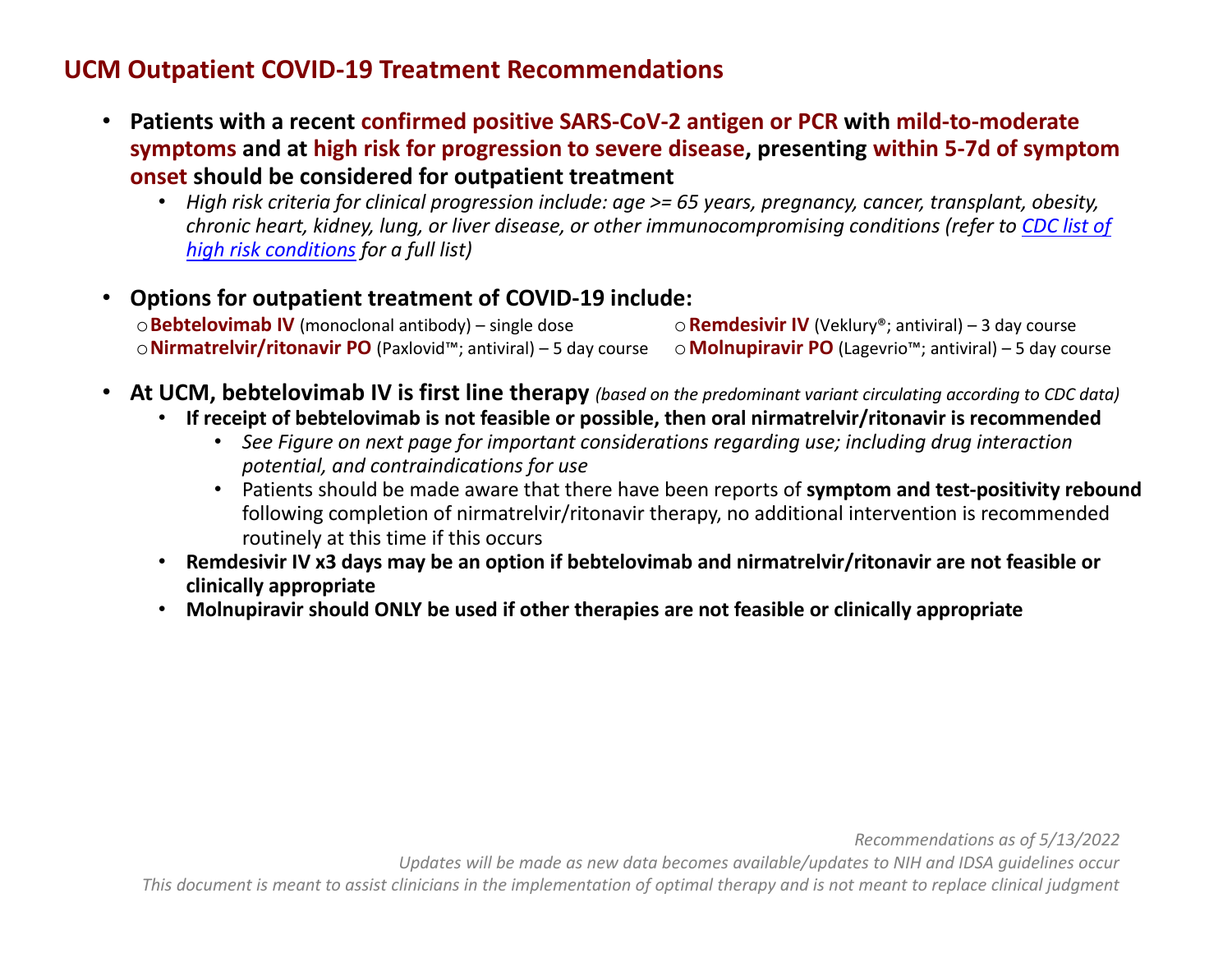

\*UCM Providers must request appointments for monoclonal antibody administration by sending an Epic in-basket message to the HealthNurseNavigator pool. Refer to AgileMD Outpatient COVID-19 Treatment Pathway for specific instructions.

† Refer to th[e nirmatrelvir/ritonavir EUA healthcare provider fact sheet a](https://www.fda.gov/media/155050/download)nd the University of Liverpool COVID-19 drug interaction checker [\(Liverpool COVID-19 Interactions \(covid19](https://www.covid19-druginteractions.org/?msclkid=00713ecdd15211ecb99cbc7a6d6c7d52) [druginteractions.org\)](https://www.covid19-druginteractions.org/?msclkid=00713ecdd15211ecb99cbc7a6d6c7d52) to aid in assessment of drug-interactions

§May also consider off-label fluvoxamine based on limited clinic data if all listed therapies are not available or not clinically appropriate, see the AgileMD Outpatient COVID-19 treatment pathway for more information.

*Recommendations as of 5/13/2022* ¶ Patients of childbearing potential should ideally have a pregnancy test completed prior to therapy, female patients with child-bearing potential should be able to implement effective contraception during therapy and for 4 days after; males sexually active with female patients of childbearing potential should implement effective contraception during therapy and for 3 months after.

*Updates will be made as new data becomes available/updates to NIH and IDSA guidelines occur*

*This document is meant to assist clinicians in the implementation of optimal therapy and is not meant to replace clinical judgment*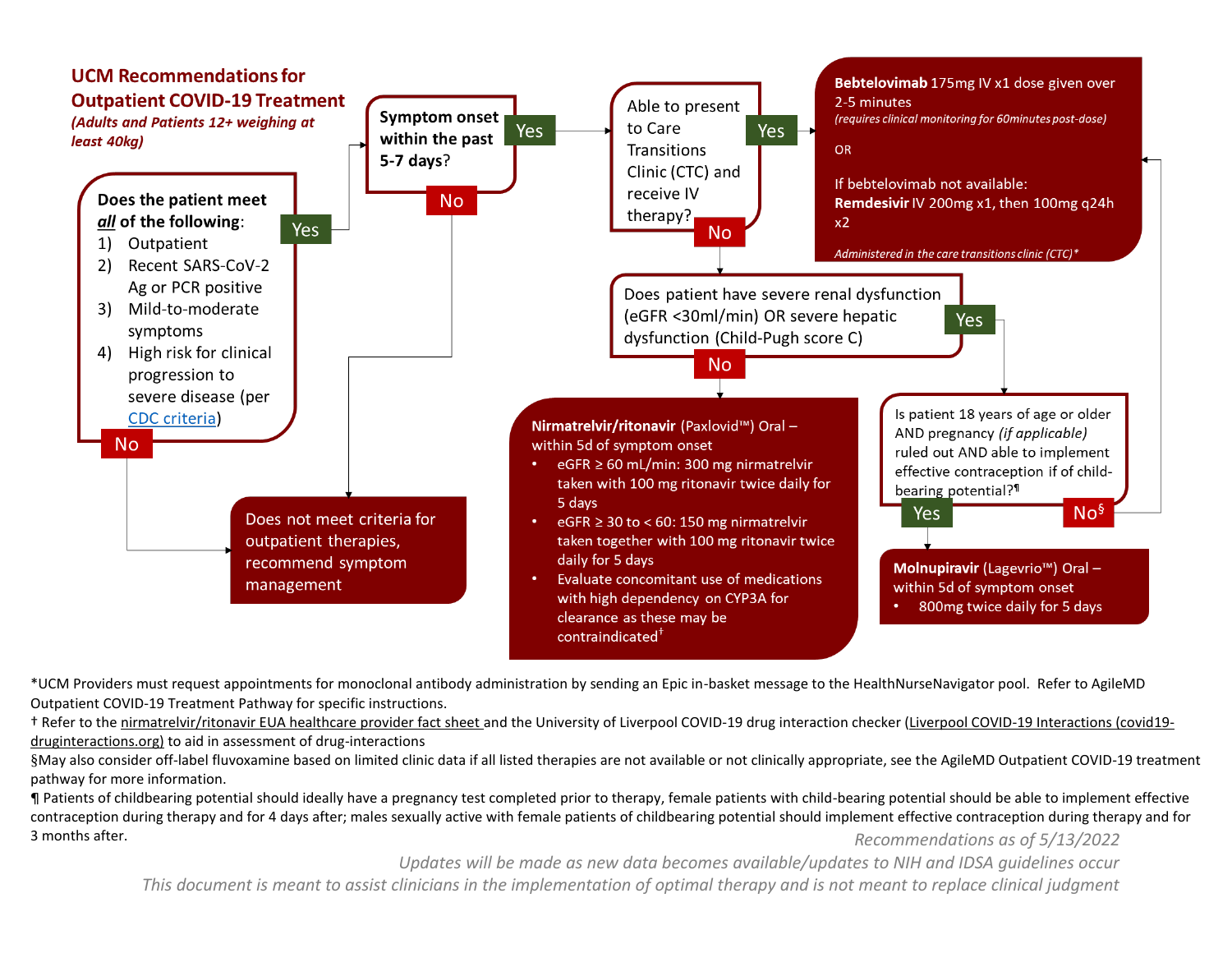## **UCM Recommendations for Outpatient COVID-19 Treatment**

(Patients 3 kg to less than 40 kg or younger than 12 years of age and at least 28 days old, weighing at least 3 kg, with mild to moderate COVID-19 and at high risk for progression to severe disease)



*Recommendations as of 5/13/2022*

*Updates will be made as new data becomes available/updates to NIH and IDSA guidelines occur*

*This document is meant to assist clinicians in the implementation of optimal therapy and is not meant to replace clinical judgment*